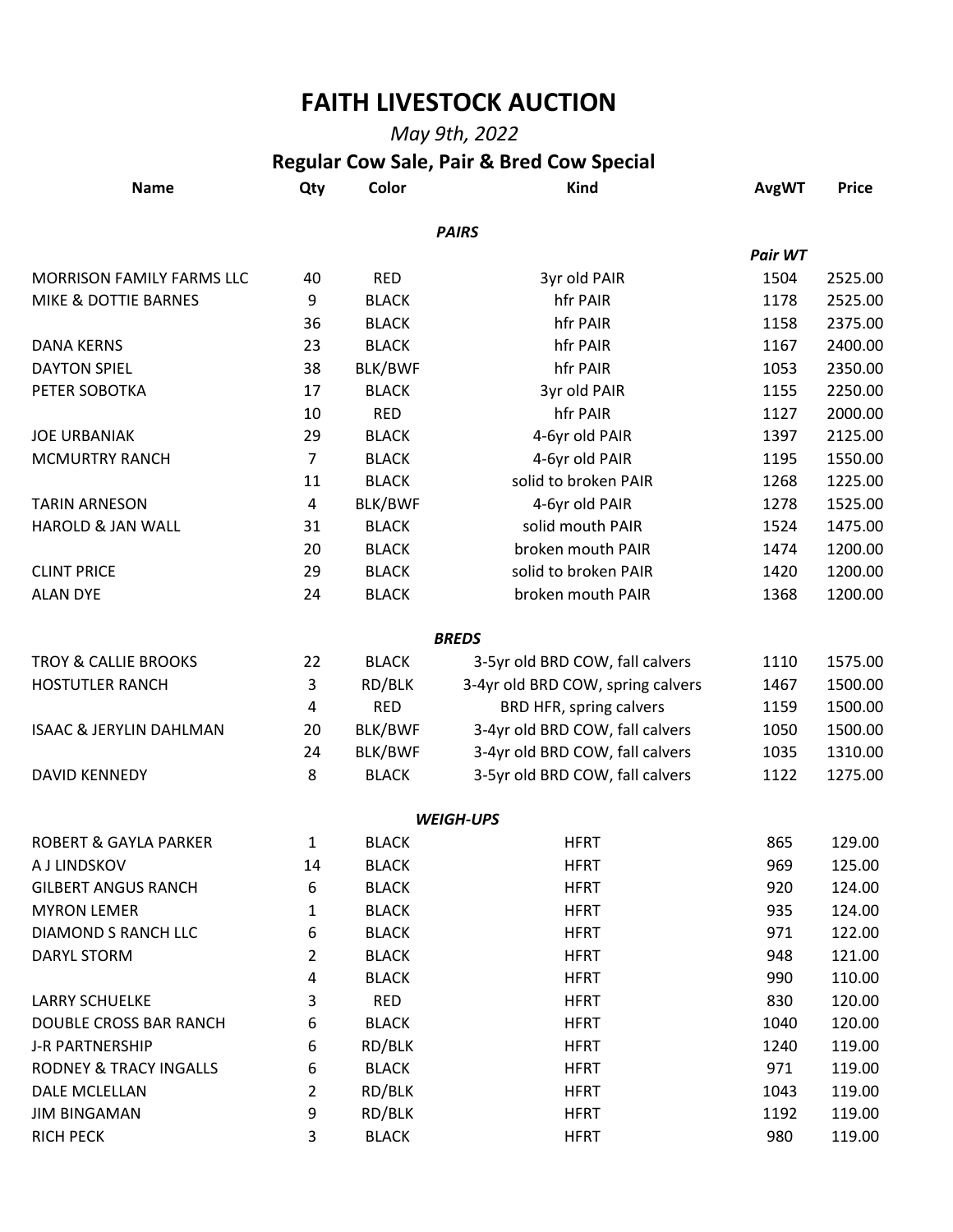| <b>STORM INC</b>                  | $\overline{2}$ | <b>BLACK</b> | <b>HFRT</b> | 875  | 117.00 |
|-----------------------------------|----------------|--------------|-------------|------|--------|
| <b>JEFF KOLB</b>                  | $\mathbf{1}$   | <b>BLACK</b> | <b>HFRT</b> | 1150 | 117.00 |
| <b>CODY WEYER</b>                 | $\overline{2}$ | <b>BLACK</b> | <b>HFRT</b> | 1038 | 115.00 |
| <b>TERRY KLEIN</b>                | 4              | <b>BLACK</b> | <b>HFRT</b> | 1144 | 114.00 |
|                                   | 1              | <b>BLACK</b> | <b>HFRT</b> | 905  | 113.00 |
| <b>ROGER KEFFELER</b>             | 6              | <b>BLACK</b> | <b>HFRT</b> | 1078 | 114.00 |
| <b>BRAD &amp; REBECCA ANDREWS</b> | 1              | <b>BLACK</b> | <b>HFRT</b> | 1065 | 112.00 |
| <b>MEL DUTTON</b>                 | 1              | <b>BLACK</b> | <b>HFRT</b> | 1140 | 110.00 |
| <b>STORM INC</b>                  | 1              | <b>BLACK</b> | <b>HFRT</b> | 920  | 110.00 |
|                                   | 1              | <b>BLACK</b> | COW         | 1075 | 102.50 |
| <b>TAYTE CLARK</b>                | 1              | <b>BLACK</b> | <b>HFRT</b> | 910  | 110.00 |
| <b>BRIAN MORRIS</b>               | 3              | <b>BLACK</b> | <b>HFRT</b> | 1200 | 110.00 |
| <b>AUGUST LAURENZ</b>             | 6              | <b>BLACK</b> | <b>HFRT</b> | 888  | 109.00 |
| <b>CAL PETERSON</b>               | 3              | <b>BLACK</b> | <b>HFRT</b> | 888  | 107.00 |
| <b>SID MILLIKEN</b>               | $\mathbf{1}$   | <b>BLACK</b> | <b>HFRT</b> | 1065 | 106.00 |
| <b>CHAD ESCOTT</b>                | $\overline{2}$ | <b>BLACK</b> | COW         | 1050 | 101.00 |
| DIAMOND S RANCH LLC               | 3              | BLK/BWF      | COW         | 1163 | 100.00 |
| <b>SCOTT STORM</b>                | 3              | <b>BLACK</b> | COW         | 1072 | 102.00 |
| <b>RUSTY FOSTER</b>               | 2              | <b>BLACK</b> | COW         | 1063 | 101.00 |
|                                   | 1              | <b>BLACK</b> | COW         | 1100 | 99.00  |
|                                   | 3              | <b>BLACK</b> | COW         | 1308 | 79.50  |
| <b>RICH PECK</b>                  | 2              | <b>BLACK</b> | COW         | 1050 | 98.00  |
|                                   | 1              | <b>BLACK</b> | COW         | 1195 | 84.00  |
|                                   | 1              | <b>BLACK</b> | COW         | 1175 | 83.50  |
|                                   | 1              | <b>BLACK</b> | COW         | 1350 | 78.50  |
| <b>CAL PETERSON</b>               | 6              | <b>BLACK</b> | COW         | 1053 | 96.00  |
|                                   | 8              | <b>BLACK</b> | COW         | 1198 | 82.00  |
| <b>RODNEY &amp; TRACY INGALLS</b> | 2              | <b>BLACK</b> | COW         | 1128 | 93.00  |
|                                   | 3              | <b>BLACK</b> | COW         | 1385 | 83.00  |
|                                   | $\overline{2}$ | <b>BLACK</b> | COW         | 1338 | 79.00  |
| <b>BRANDON HECK</b>               | $\mathbf{1}$   | <b>BLACK</b> | COW         | 1295 | 91.00  |
| <b>CODY WEYER</b>                 | $\overline{2}$ | <b>BLACK</b> | COW         | 1165 | 91.00  |
|                                   | 2              | <b>BLACK</b> | COW         | 1225 | 84.00  |
|                                   | 5              | <b>BLACK</b> | COW         | 1361 | 81.50  |
| <b>MICK KENNEDY</b>               | 3              | BLK/BWF      | COW         | 1110 | 91.00  |
|                                   | 8              | BLK/BWF      | COW         | 1324 | 82.50  |
| <b>JIM BINGAMAN</b>               | 11             | RD/BLK       | COW         | 1170 | 90.00  |
|                                   | 5              | <b>BLACK</b> | COW         | 1486 | 81.00  |
|                                   | 5              | <b>BLACK</b> | COW         | 1324 | 80.50  |
| <b>MORRISON FAMILY FARMS LLC</b>  | 1              | <b>RED</b>   | COW         | 1390 | 86.00  |
| <b>BRADYN BEER</b>                | 3              | <b>BLACK</b> | COW         | 1233 | 84.50  |
| <b>TERRY KLEIN</b>                | 1              | <b>BLACK</b> | COW         | 1375 | 84.00  |
|                                   | 1              | <b>BLACK</b> | COW         | 1240 | 82.00  |
| <b>LARRY SCHUELKE</b>             | 1              | <b>RED</b>   | COW         | 1275 | 83.50  |
|                                   | 5              | <b>RED</b>   | COW         | 1131 | 82.00  |
| <b>IRVING JORDAN REVOC TRUST</b>  | 2              | <b>BLACK</b> | COW         | 1420 | 83.00  |
|                                   | 4              | <b>BLACK</b> | COW         | 1350 | 79.00  |